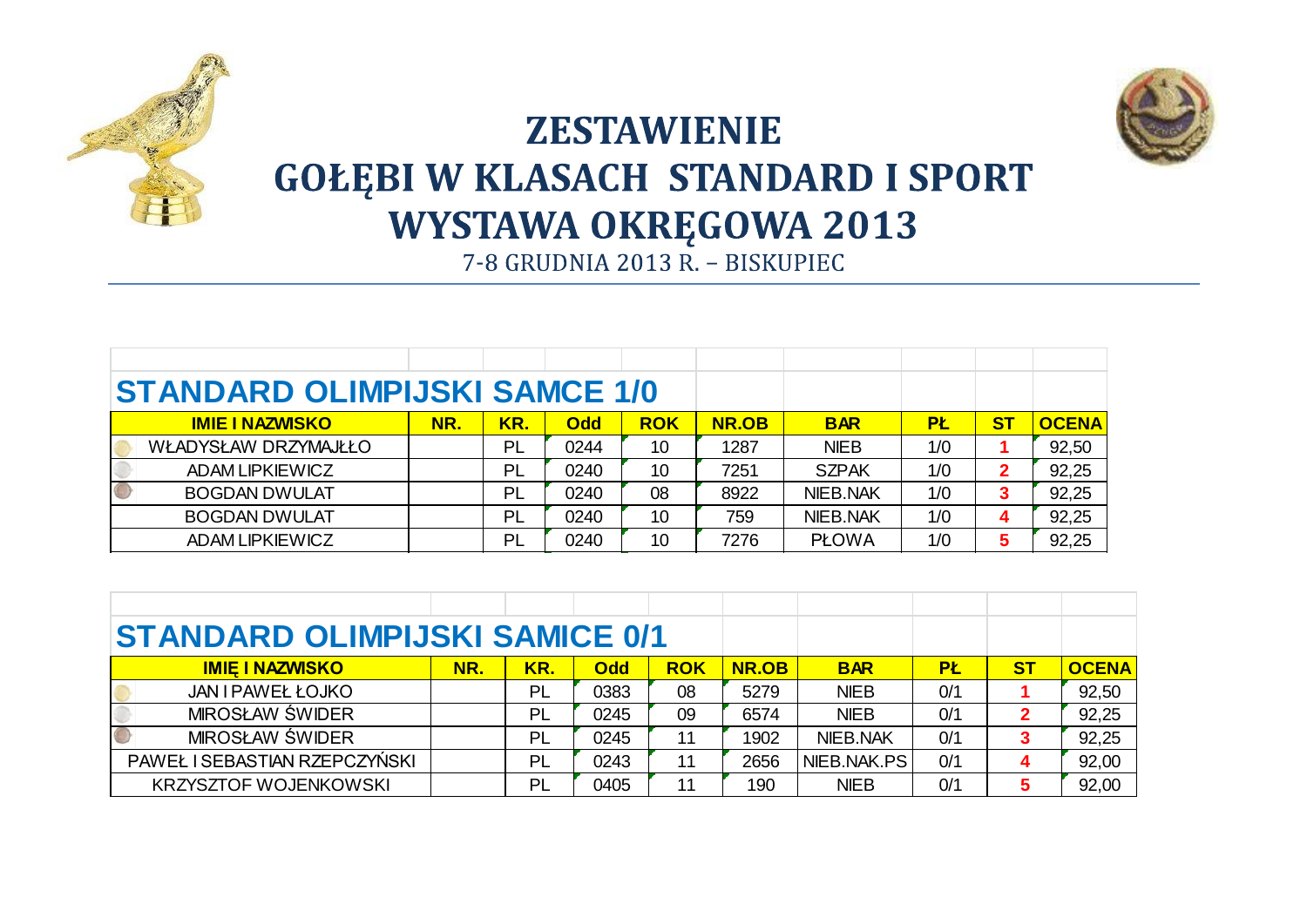| <b>SPORT A</b>         |     |     |            |            |                |             |           |           |              |           |             |
|------------------------|-----|-----|------------|------------|----------------|-------------|-----------|-----------|--------------|-----------|-------------|
| <b>IMIE I NAZWISKO</b> | NR. | KR. | <b>Odd</b> | <b>ROK</b> | <b>NR.OBR.</b> | <b>BAR</b>  | <b>PŁ</b> | <u>ST</u> | <b>OCENA</b> | <b>SP</b> | <b>COEF</b> |
| <b>BOGDAN DWULAT</b>   |     | PL  | 0240       | 08         | 8952           | <b>NIEB</b> | 1/0       |           |              |           | 76,10       |
| JAN I PAWEŁ ŁOJKO      |     | PL  | 0383       | 07         | 6913           | <b>NIEB</b> | 0/1       |           |              |           | 155,96      |
| JAN I PAWEŁ ŁOJKO      |     | PL  | 0383       | 09         | 41             | <b>NIEB</b> | 0/1       |           |              |           | 158,50      |

| <b>SPORT B</b>         |     |     |            |            |                |             |           |    |              |           |             |
|------------------------|-----|-----|------------|------------|----------------|-------------|-----------|----|--------------|-----------|-------------|
| <b>IMIE I NAZWISKO</b> | NR. | KR. | <b>Odd</b> | <b>ROK</b> | <b>NR.OBR.</b> | <b>BAR</b>  | <b>PŁ</b> | SТ | <b>OCENA</b> | <b>SP</b> | <b>COEF</b> |
| JAN I PAWEŁ ŁOJKO      |     | PL  | 0383       | 08         | 5295           | <b>NIEB</b> | 0/1       |    |              |           | 44,28       |
| KRZYSZTOF KONOPKA      |     | PI  | 0239       | 09         | 1214           | NIEB.NAK    | 0/1       |    |              |           | 74,67       |
| <b>BOGAN KONECKI</b>   |     | ΡI  | 0383       | 10         | 4391           | <b>NIEB</b> | 0/1       |    |              |           | 93,58       |

| <b>SPORT C</b>           |     |     |            |            |                |             |           |           |              |           |             |
|--------------------------|-----|-----|------------|------------|----------------|-------------|-----------|-----------|--------------|-----------|-------------|
| <b>IMIE I NAZWISKO</b>   | NR. | KR. | <b>Odd</b> | <b>ROK</b> | <b>NR.OBR.</b> | <b>BAR</b>  | <b>PL</b> | <b>ST</b> | <b>OCENA</b> | <b>SP</b> | <b>COEF</b> |
| PIOTR WOJCIECHOWSKI      |     | PL  | 0244       | 09         | 716            | <b>NIEB</b> | 1/0       |           |              |           | 21,25       |
| <b>KRZYSZTOF KONOPKA</b> |     | PL  | 0239       | 09         | 1224           | NIEB.NAK.PS | 0/1       |           |              |           | 54,72       |
| JÓZEF I TOMASZ WSZELAK   |     | PL  | 065        | 09         | 11010          | <b>NIEB</b> | 0/1       |           |              |           | 71,13       |

| <b>SPORT D</b>         |     |     |            |            |         |             |     |           |              |           |             |
|------------------------|-----|-----|------------|------------|---------|-------------|-----|-----------|--------------|-----------|-------------|
| <b>IMIE I NAZWISKO</b> | NR. | KR. | <b>Odd</b> | <b>ROK</b> | NR.OBR. | <b>BAR</b>  | PŁ  | <u>ST</u> | <b>OCENA</b> | <b>SP</b> | <b>COEF</b> |
| <b>JANUSZ WALESIAK</b> |     | PL  | 0244       | 09         | 9252    | <b>NIEB</b> | O/1 |           |              |           | 145,18      |
| SZYPULSKI - BURCHART   |     | PL  | 0245       | 08         | 4849    | NIEB.NAK    | O/1 |           |              |           | 180,75      |
| JAN I PAWEŁ ŁOJKO      |     | PL  | 0383       | 09         |         | NIEB.NAK    | O/1 |           |              |           | 200,23      |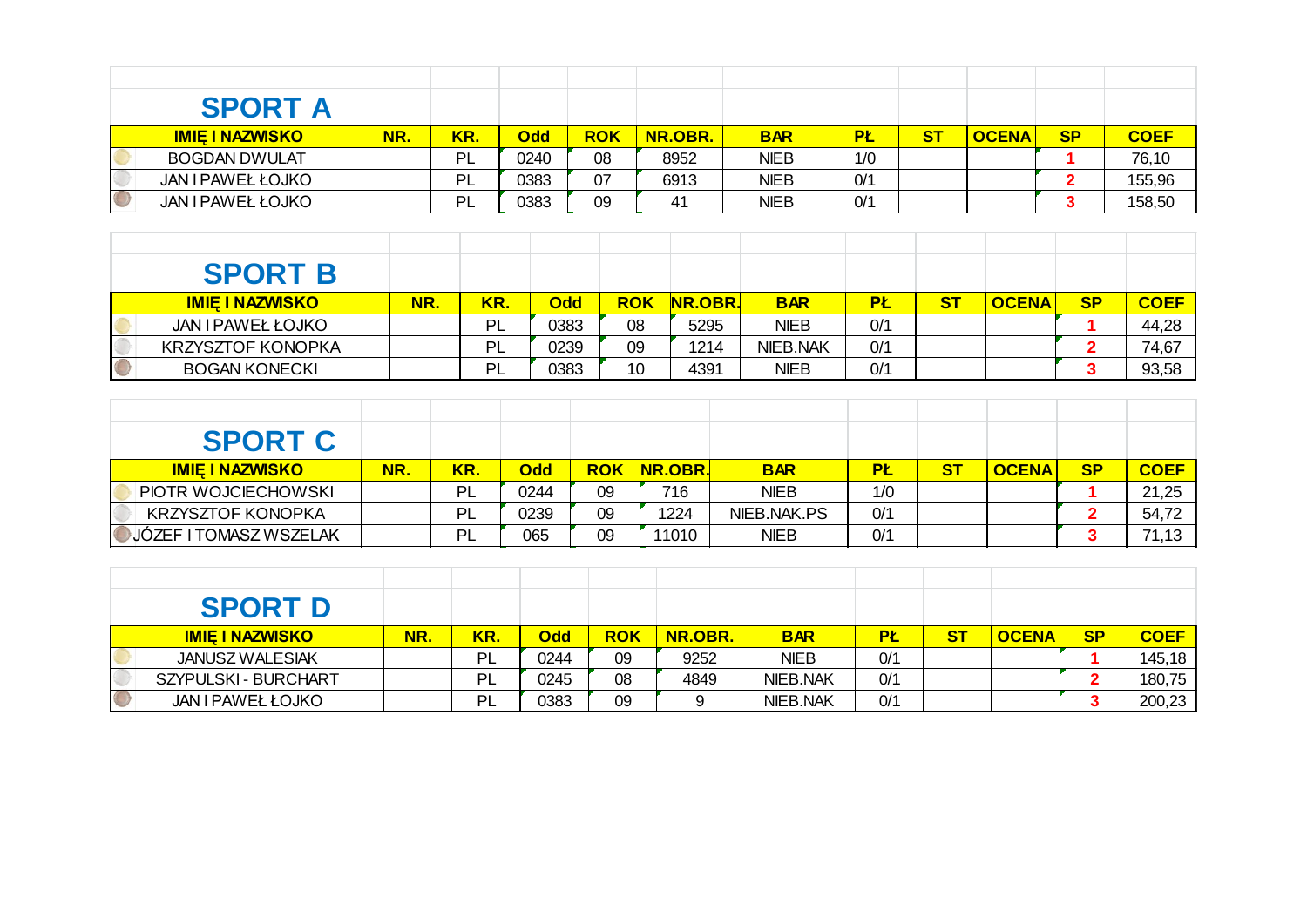| <b>SPORT E</b>                  |     |     |            |            |         |                 |           |    |              |           |             |
|---------------------------------|-----|-----|------------|------------|---------|-----------------|-----------|----|--------------|-----------|-------------|
| <b>IMIE I NAZWISKO</b>          | NR. | KR. | <b>Odd</b> | <b>ROK</b> | NR.OBR. | <b>BAR</b>      | <b>PŁ</b> | ST | <b>OCENA</b> | <b>SP</b> | <b>COEF</b> |
| <b>MIROSŁAW ŚWIDER</b>          |     | PL  | 0245       | 10         | 1266    | <b>NIEB.NAK</b> | 1/0       |    |              |           | 69,84       |
| <b>SZYPULSKI - BURCHART</b>     |     | PL  | 0245       | 11         | 1626    | NIEB.NAK        | 1/0       |    |              |           | 78,13       |
| <b>LESZEK I MAREK SZULŻYCCY</b> |     | PL  | 0240       | 10         | 9154    | <b>NIEB.NAK</b> | 1/0       |    |              |           | 82,86       |

| <b>SPORT F</b>         |     |     |            |            |                |                 |           |                |              |           |             |
|------------------------|-----|-----|------------|------------|----------------|-----------------|-----------|----------------|--------------|-----------|-------------|
| <b>IMIE I NAZWISKO</b> | NR. | KR. | <b>Odd</b> | <b>ROK</b> | <b>NR.OBR.</b> | <b>BAR</b>      | <b>PŁ</b> | S <sub>T</sub> | <b>OCENA</b> | <b>SP</b> | <b>COEF</b> |
| SZYPULSKI - BURCHART   |     | PL  | 0245       | 13         | 859            | <b>NIEB</b>     | 1/0       |                |              |           | 31,06       |
| <b>BOGDAN DWULAT</b>   |     | PL  | 0240       | 13         | 3067           | <b>NIEB</b>     | O/1       |                |              |           | 33,66       |
| KRZYSZTOF WOJENKOWSKI  |     | PL  | 0405       | 13         | 478            | <b>NIEB.NAK</b> | 1/0       |                |              |           | 61,34       |

|            | <b>SPORT G</b>            |     |     |            |            |                |                 |           |           |              |           |             |
|------------|---------------------------|-----|-----|------------|------------|----------------|-----------------|-----------|-----------|--------------|-----------|-------------|
|            | <b>IMIE I NAZWISKO</b>    | NR. | KR. | <b>Odd</b> | <b>ROK</b> | <b>NR.OBR.</b> | <b>BAR</b>      | <b>PŁ</b> | <u>ST</u> | <b>OCENA</b> | <b>SP</b> | <b>COEF</b> |
|            | <b>DARIUSZ KUBICKI</b>    |     | PL  | 0243       | 12         | 607            | <b>NIEB.NAK</b> | 0/1       |           |              |           | 18,42       |
|            | JERZY ŻAKOWSKI            |     | PL  | 0244       | 12         | 642            | <b>NIEB.NAK</b> | 1/0       |           |              |           | 31,30       |
| $\bigcirc$ | <b>SKUTNIK - RAGINIAK</b> |     | PL  | 0244       | 12         | 4389           | <b>CIEMNA</b>   | 1/0       |           |              |           | 36,20       |

| <b>SPORT H</b>         |     |     |            |            |                |            |           |           |              |           |             |
|------------------------|-----|-----|------------|------------|----------------|------------|-----------|-----------|--------------|-----------|-------------|
| <b>IMIE I NAZWISKO</b> | NR. | KR. | <b>Odd</b> | <b>ROK</b> | <b>NR.OBR.</b> | <b>BAR</b> | <b>PŁ</b> | <b>ST</b> | <b>OCENA</b> | <b>SP</b> | <b>COEF</b> |
| <b>ROMUALD DUDEK</b>   |     | PL  | 0246       | 11         | 7077           | NIEB.NAK   | 1/0       |           |              |           | 12,73       |
| <b>JÓZEF DAGIEL</b>    |     | PL  | 0239       | 11         | 7764           | NIEBIES.   | 0/1       |           |              |           | 46,39       |
| PIOTR WOJCIECHOWSKI    |     | PL  | 0244       | 11         | 205            | NIEB.NAK   | 0/1       |           |              |           | 53,55       |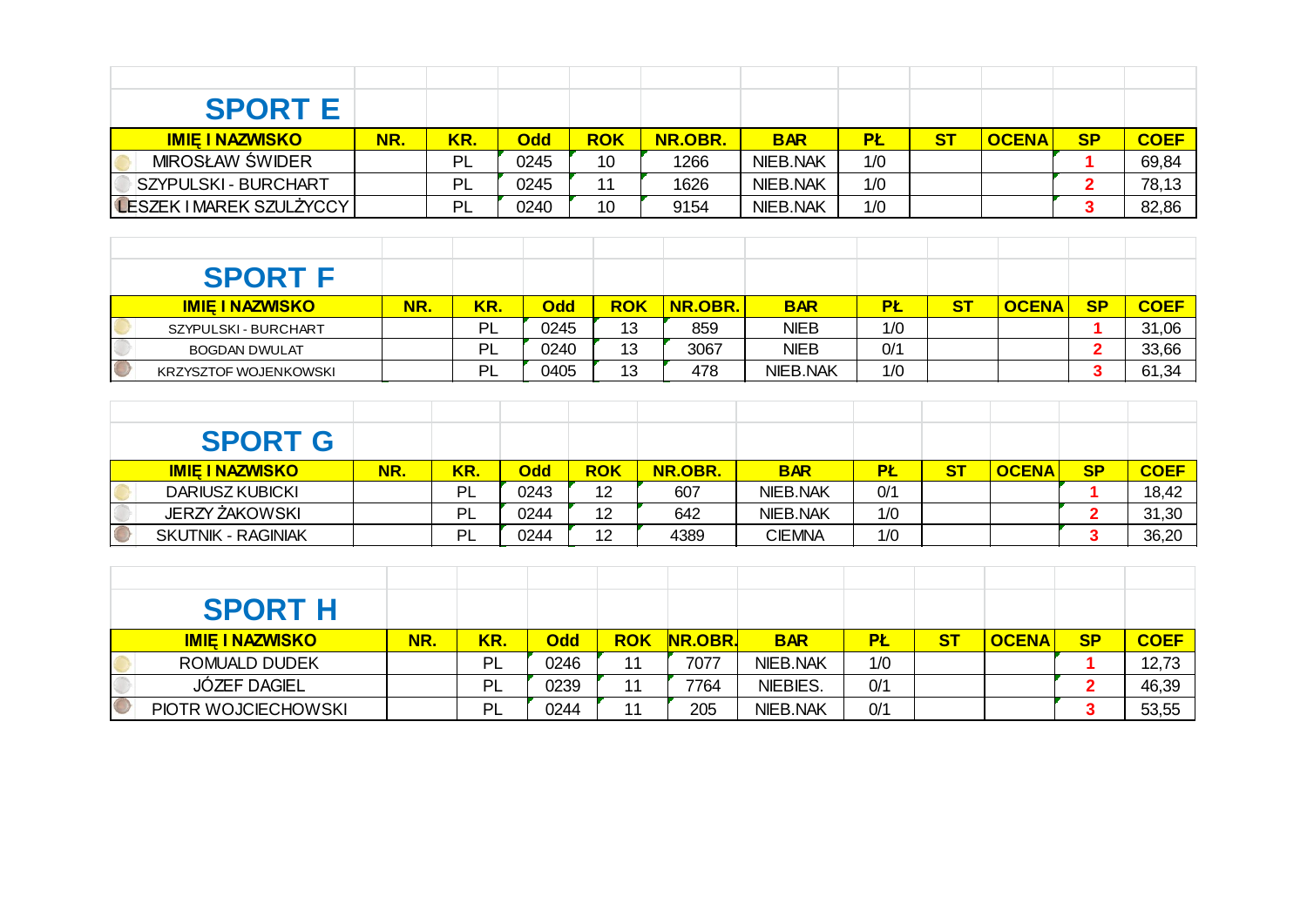| <b>SPORT WYCZYN</b>           |     |     |      |            |                |                |     |           |              |           |             |             |
|-------------------------------|-----|-----|------|------------|----------------|----------------|-----|-----------|--------------|-----------|-------------|-------------|
| <b>IMIE I NAZWISKO</b>        | NR. | KR. | Odd  | <b>ROK</b> | <b>NR.OBR.</b> | <b>BAR</b>     | PŁ  | <b>ST</b> | <b>OCENA</b> | <b>SP</b> | <b>K/KM</b> | <b>KONK</b> |
| JAN I PAWEŁ ŁOJKO             |     | PL  | 0383 | 07         | 6906           | <b>NIEB</b>    | 1/0 |           |              |           | 9710,82     | 21          |
| PAWEŁ I SEBASTIAN RZEPCZYŃSKI |     | PL  | 0243 | 09         | 6881           | NIEB.NAK       | 0/1 |           |              |           | 9479,00     | 19          |
| <b>ADAM PNIEWSKI</b>          |     | PL  | 0244 | 09         | 8469           | <b>CIEM.PS</b> | 1/0 |           |              |           | 9135,06     | 19          |

| <b>KATEGORIA - GOŁEBIE MŁODE</b> |     |     |            |            |                |               |           |           |              |           |             |
|----------------------------------|-----|-----|------------|------------|----------------|---------------|-----------|-----------|--------------|-----------|-------------|
| <u>IMIE I NAZWISKO</u>           | NR. | KR. | <b>Odd</b> | <b>ROK</b> | <b>NR.OBR.</b> | <b>BAR</b>    | <b>PŁ</b> | <u>ST</u> | <b>OCENA</b> | <b>SP</b> | <b>COEF</b> |
| <b>LESŁAW JABŁONOWSKI</b>        |     | PL  | 0246       | 13         | 2807           | <b>BIAŁA</b>  |           |           |              |           | 0,91        |
| <b>BOGDAN DWULAT</b>             |     | ÞΙ  | 0240       | 13         | 3072           | <b>CIEMNA</b> | 1/0       |           |              |           | 4,63        |
| <b>KRZYSZTOF WOJENKOWSKI</b>     |     | ÞΙ  | 0405       | 13         | 431            | NIEB.PST      | 1/0       |           |              |           | 4,95        |

| <b>SPORT 1/2 A</b>      |           |     |            |            |                |                 |           |    |              |           |             |
|-------------------------|-----------|-----|------------|------------|----------------|-----------------|-----------|----|--------------|-----------|-------------|
| <b>IMIE I NAZWISKO</b>  | <b>NR</b> | KR. | <b>Odd</b> | <b>ROK</b> | <b>NR.OBR.</b> | <b>BAR</b>      | <b>PŁ</b> | ST | <b>OCENA</b> | <b>SP</b> | <b>COEF</b> |
| JABŁOŃSKI - TAŃSKI      |           | PL  | 0244       |            | 5024           | <b>NIEB</b>     | 0/1       |    |              |           | 42,03       |
| <b>DARIUSZ KUBICKI</b>  |           | PL  | 0243       |            | 330            | <b>NIEB.NAK</b> | 1/0       |    |              |           | 62,19       |
| PISEBASTIAN RZEPCZYŃSKI |           | PL  | 0243       |            | 2654           | <b>CIEMNA</b>   | 0/1       |    |              |           | 74,94       |

| <b>SPORT 1/2 B</b> |                        |     |     |            |            |                |                 |           |              |           |             |
|--------------------|------------------------|-----|-----|------------|------------|----------------|-----------------|-----------|--------------|-----------|-------------|
|                    | <b>IMIE I NAZWISKO</b> | NR. | KR. | <b>Odd</b> | <b>ROK</b> | <b>NR.OBR.</b> | <b>BAR</b>      | <b>PŁ</b> | <b>OCENA</b> | <b>SP</b> | <b>COEF</b> |
|                    | <b>CZESŁAW SEWERYN</b> |     | PL  | 0244       | 09         | 10743          | <b>CIEM.NAK</b> | 0/1       |              |           | 36,83       |
|                    | <b>CZESŁAW SEWERYN</b> |     | -PL | 0244       | 44         | 9354           | <b>NIEB</b>     | 0/1       |              |           | 46,95       |
|                    | <b>DARIUSZ KUBICKI</b> |     | ΡI  | 0243       | 49         | 339            | NIEB.NAK.PS     | 1/0       |              |           | 51,26       |